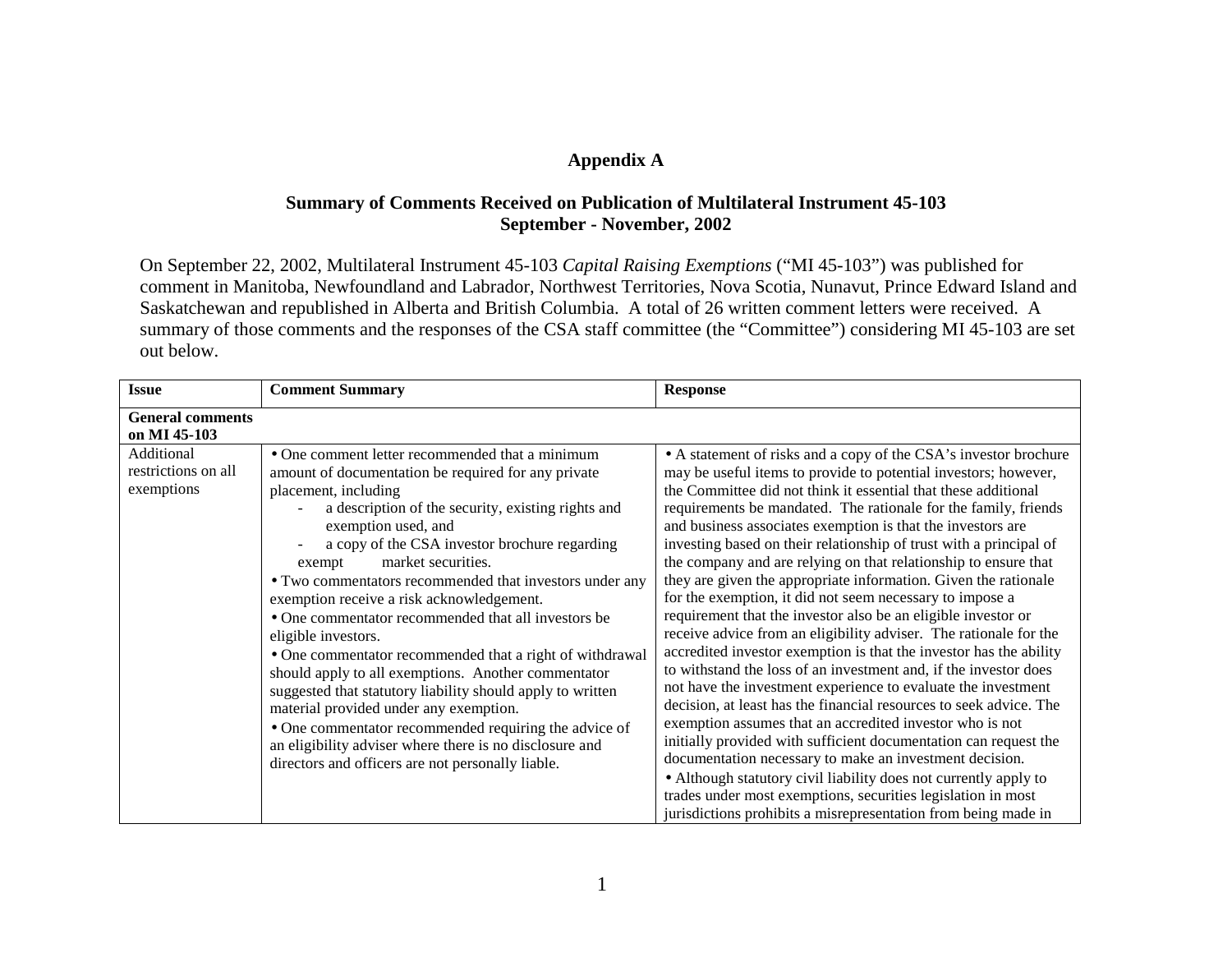| <b>Issue</b>  | <b>Comment Summary</b>                                                                                                                                                                                                                                                                                                                                                                                                                                                                                                                                                                                                                                                                                                                                                                                                                                                                         | <b>Response</b>                                                                                                                                                                                                                                                                                                                                                                                                                                                                                                                                                                                                                                                                                                                                                                                                                                                                                                                                                                                                                                                                       |
|---------------|------------------------------------------------------------------------------------------------------------------------------------------------------------------------------------------------------------------------------------------------------------------------------------------------------------------------------------------------------------------------------------------------------------------------------------------------------------------------------------------------------------------------------------------------------------------------------------------------------------------------------------------------------------------------------------------------------------------------------------------------------------------------------------------------------------------------------------------------------------------------------------------------|---------------------------------------------------------------------------------------------------------------------------------------------------------------------------------------------------------------------------------------------------------------------------------------------------------------------------------------------------------------------------------------------------------------------------------------------------------------------------------------------------------------------------------------------------------------------------------------------------------------------------------------------------------------------------------------------------------------------------------------------------------------------------------------------------------------------------------------------------------------------------------------------------------------------------------------------------------------------------------------------------------------------------------------------------------------------------------------|
|               |                                                                                                                                                                                                                                                                                                                                                                                                                                                                                                                                                                                                                                                                                                                                                                                                                                                                                                | connection with a trade. Civil liability and a right of withdrawal -<br>protections afforded to public investors under a prospectus -<br>were not imposed in connection with the family, friends and<br>business associates and accredited investor exemptions because<br>to do so seemed inconsistent with the rationales for providing<br>those exemptions. Sales under those exemptions are permitted<br>because we assume the investor does not need or expect most of<br>the protections of securities legislation because they are investing<br>either on the basis of a relationship of trust with a principal of the<br>issuer or are able to withstand the loss of an investment and seek<br>their own advice.<br>• In the interests of harmonization, the Committee did not<br>consider it necessary to impose statutory rights in respect of all<br>exemptions in MI 45-103. However, this issue may be revisited<br>in the context of the Uniform Securities Legislation project and,<br>in particular, in light of the proposal for secondary market civil<br>liability. |
| Harmonization | • Various comments were received commending the<br>securities regulatory authorities for taking the initiative to<br>harmonize the regulatory framework governing exemptions,<br>thereby permitting more efficient private market financings<br>and giving small business greater financing scope and<br>flexibility.<br>• One commentator expressed concern that the fact that MI<br>45-103 is not adopted in Ontario and Quebec will create<br>regulatory burdens on issuers and a certain amount of<br>confusion. An example of this is the differences between<br>the private issuer exemption in MI 45-103 and the closely-<br>held issuer exemption in OSC Rule 45-501 Exempt<br>Distributions.<br>• The commentator also expressed concern over the<br>differences within MI 45-103 between jurisdictions, such as<br>the eligibility criteria in the offering memorandum<br>exemption. | • One of the goals in formulating MI 45-103 was to harmonize<br>with OSC Rule 45-501 to the extent possible. We expect the<br>two instruments to be revisited in the context of the Uniform<br>Securities Legislation project and are hopeful that harmonization<br>with Ontario and Quebec can be achieved at that time.<br>• Harmonizing the regulation of the exempt market has been a<br>challenging endeavour as there are some substantial differences<br>in the nature of the capital markets in the various jurisdictions.<br>Further, in many of the jurisdictions, MI 45-103 represents a<br>significant change from the prior exempt market regimes.<br>However, most of the differences between jurisdictions in MI 45-<br>103 have now been eliminated. The Committee is hopeful that<br>further differences may be eliminated as each jurisdiction gains<br>experience with the instrument.                                                                                                                                                                             |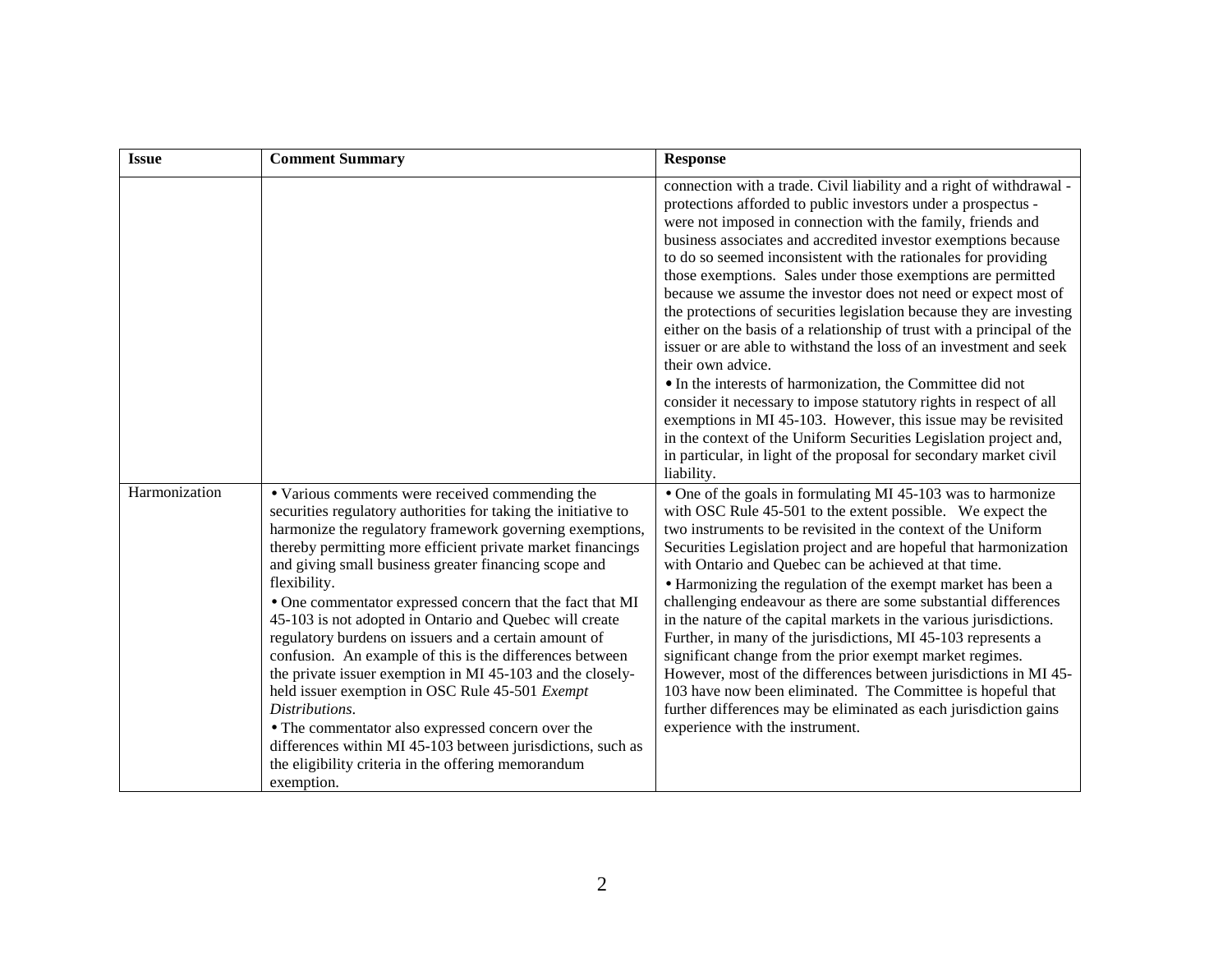| <b>Issue</b>                        | <b>Comment Summary</b>                                                                                                                                                                                                                                                                                                                                                                                                                            | <b>Response</b>                                                                                                                                                                                                                                                                                                                                                                                                                                                                                                                                                                                                                                                                                                                                                                                                                                         |
|-------------------------------------|---------------------------------------------------------------------------------------------------------------------------------------------------------------------------------------------------------------------------------------------------------------------------------------------------------------------------------------------------------------------------------------------------------------------------------------------------|---------------------------------------------------------------------------------------------------------------------------------------------------------------------------------------------------------------------------------------------------------------------------------------------------------------------------------------------------------------------------------------------------------------------------------------------------------------------------------------------------------------------------------------------------------------------------------------------------------------------------------------------------------------------------------------------------------------------------------------------------------------------------------------------------------------------------------------------------------|
| <b>Existing local</b><br>exemptions | • Although commentators supported adoption of MI 45-103,<br>a number of commentators in MB, NS and SK<br>recommended that existing local exemptions, e.g., the<br>community ventures program, offering memorandum,<br>informed purchaser, exempt purchaser, incorporator, control<br>person, promoter, and \$97,000 or \$150,000 exemptions be<br>retained.                                                                                       | • The MSC, NSSC and SSC do not anticipate immediately<br>repealing existing local exemptions. Some jurisdictions<br>anticipate monitoring or reviewing use of the new exemptions in<br>MI 45-103 before recommending repeal of existing local<br>exemptions. If it is determined that a \$97,000 or \$150,000<br>exemption should be retained indefinitely, the Committee is<br>hopeful that a harmonized exemption can be adopted.                                                                                                                                                                                                                                                                                                                                                                                                                     |
| Advertising                         | • Two commentators believed that the ability to advertise in<br>connection with use of the exemptions in MI 45-103 was<br>beneficial as it allowed issuers to delay the preparation of<br>costly offering documents until there was sense of whether<br>investors would be interested in the offering.                                                                                                                                            | • The Committee agrees.                                                                                                                                                                                                                                                                                                                                                                                                                                                                                                                                                                                                                                                                                                                                                                                                                                 |
| <b>Exemption:</b>                   | Private issuer                                                                                                                                                                                                                                                                                                                                                                                                                                    |                                                                                                                                                                                                                                                                                                                                                                                                                                                                                                                                                                                                                                                                                                                                                                                                                                                         |
| Restriction on<br>commissions       | • Three comments were received objecting to the<br>restrictions on commissions. It was suggested that private<br>issuers will not be aware of the restriction and that the<br>matter is sufficiently dealt with in corporate law.                                                                                                                                                                                                                 | • The unique SK restriction prohibiting any commissions under<br>the private issuer exemption has been removed. The restriction<br>that remains does not prevent the payment of commissions in<br>regard to trades to accredited investors nor does it restrict the<br>payment of a commission to a party other than a director, officer,<br>founder or control person. The Committee is of the view that it<br>is not appropriate to pay commissions to directors, officers,<br>founders and control persons in respect of sales to their family,<br>friends and business associates or to other people who are not the<br>public.                                                                                                                                                                                                                     |
| Permitted placees                   | • It was suggested that the list of permitted placees be<br>expanded to include other in-laws, cousins and persons<br>approved by the securities regulatory authority.<br>• It was suggested that the exemption permit securities to be<br>issued on acquisitions or mergers of private issuers.<br>• It was also suggested that a private issuer should be<br>permitted to rely on other exemptions without losing its<br>private issuer status. | •We have not specifically added in-laws and cousins to the list of<br>permitted placees. However, the companion policy now clarifies<br>that those close family members not specifically listed, can be<br>considered "close personal friends" if they have known the<br>director, senior officer, founder or control person well enough<br>and for a sufficient period of time to be in a position to assess his<br>or her capabilities and trustworthiness.<br>• Using the exemption in connection with the merger of private<br>issuers is addressed in the companion policy.<br>•The Committee disagreed with the suggestion that the list of<br>permitted placees should be further expanded. The main<br>advantages to an issuer of retaining private issuer status is that<br>the issuer is not required to file a report of exempt distribution |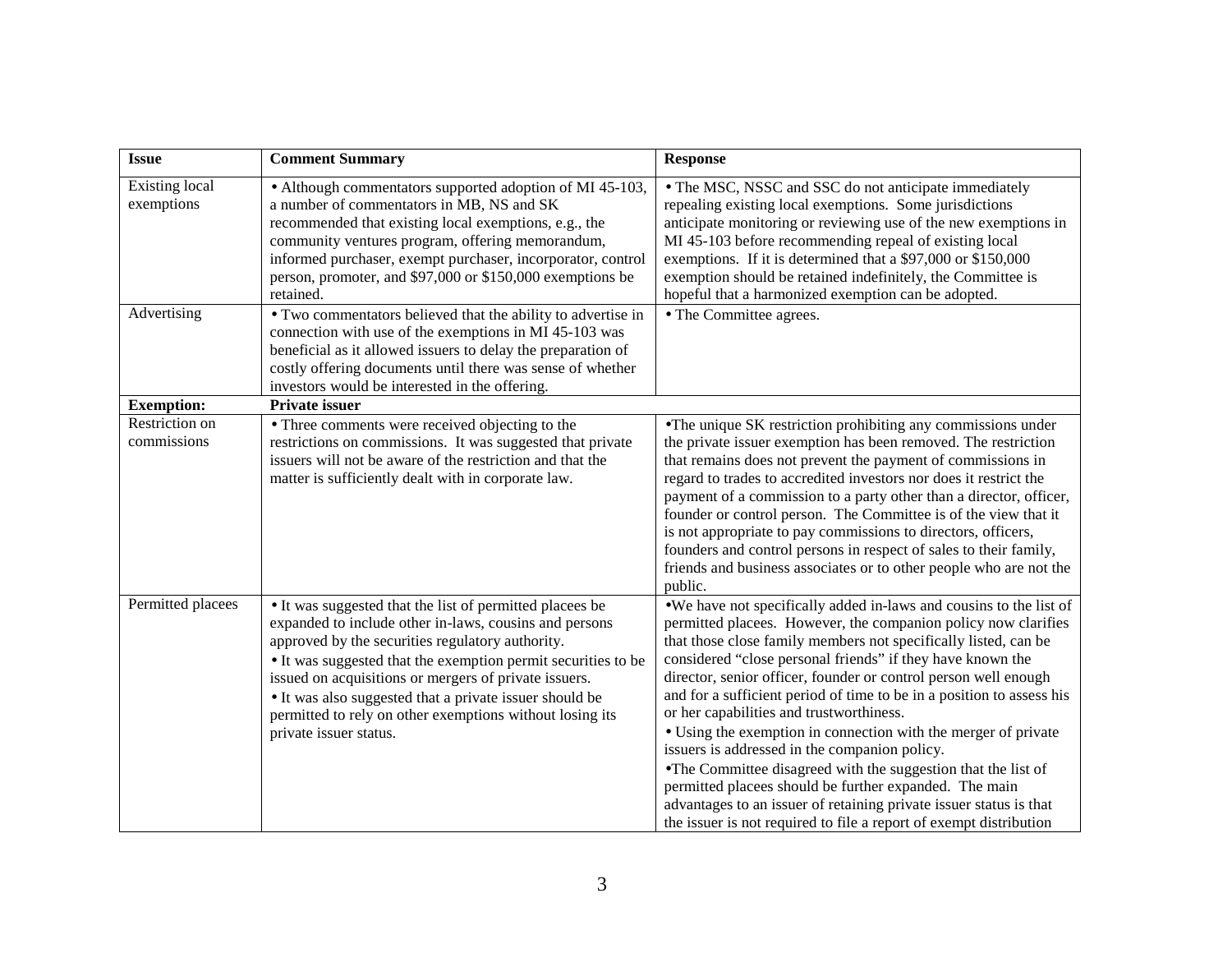| <b>Issue</b>                        | <b>Comment Summary</b>                                                                                                                            | <b>Response</b>                                                                                                                                                                                                                                                                                                                                                                                                                                                                                                                                                            |
|-------------------------------------|---------------------------------------------------------------------------------------------------------------------------------------------------|----------------------------------------------------------------------------------------------------------------------------------------------------------------------------------------------------------------------------------------------------------------------------------------------------------------------------------------------------------------------------------------------------------------------------------------------------------------------------------------------------------------------------------------------------------------------------|
|                                     |                                                                                                                                                   | and its designated security holders are permitted to trade<br>securities amongst themselves. These advantages are provided<br>in order to minimize the regulation of private issuers. However,<br>if the issuer sells designated securities to persons or companies<br>not listed in the exemption, the Committee considers it<br>appropriate that the issuer cease to have the advantages of a<br>private issuer such that it must report those trades and its holders<br>of designated securities should lose the ability to trade the<br>securities amongst themselves. |
| <b>Exclusion</b> of<br>mutual funds | • Mutual funds that are otherwise private issuers should not<br>be excluded from the definition of private issuer.                                | •Mutual funds have been excluded from the definition of private<br>issuer in a number of jurisdictions for many years. However, in<br>many jurisdictions, an additional exemption exists for the sale of<br>securities of a private mutual fund. The Committee is not aware<br>of a reason why mutual funds need to rely on the private issuer<br>exemption.                                                                                                                                                                                                               |
| Definition of<br>private issuer     | • It is unclear whether the reference to securityholders'<br>agreement requires an agreement between all or just some<br>of the security holders. | • The Committee believes the section, as currently worded,<br>clearly requires that all the designated securities be subject to<br>restrictions on transfer.                                                                                                                                                                                                                                                                                                                                                                                                               |
| SK risk<br>acknowledgement          | • A number of commentators recommended the elimination<br>of the SK risk acknowledgement form under the private<br>issuer exemption.              | • The SSC will harmonize with the other jurisdictions,<br>eliminating the requirement for a risk acknowledgement form<br>under the private issuer exemption.                                                                                                                                                                                                                                                                                                                                                                                                               |
| MB local<br>provisions              | • The term "senior officer" needs to be defined in Manitoba<br>if it is to be used in this exemption.                                             | • The term is defined in Manitoba securities legislation.                                                                                                                                                                                                                                                                                                                                                                                                                                                                                                                  |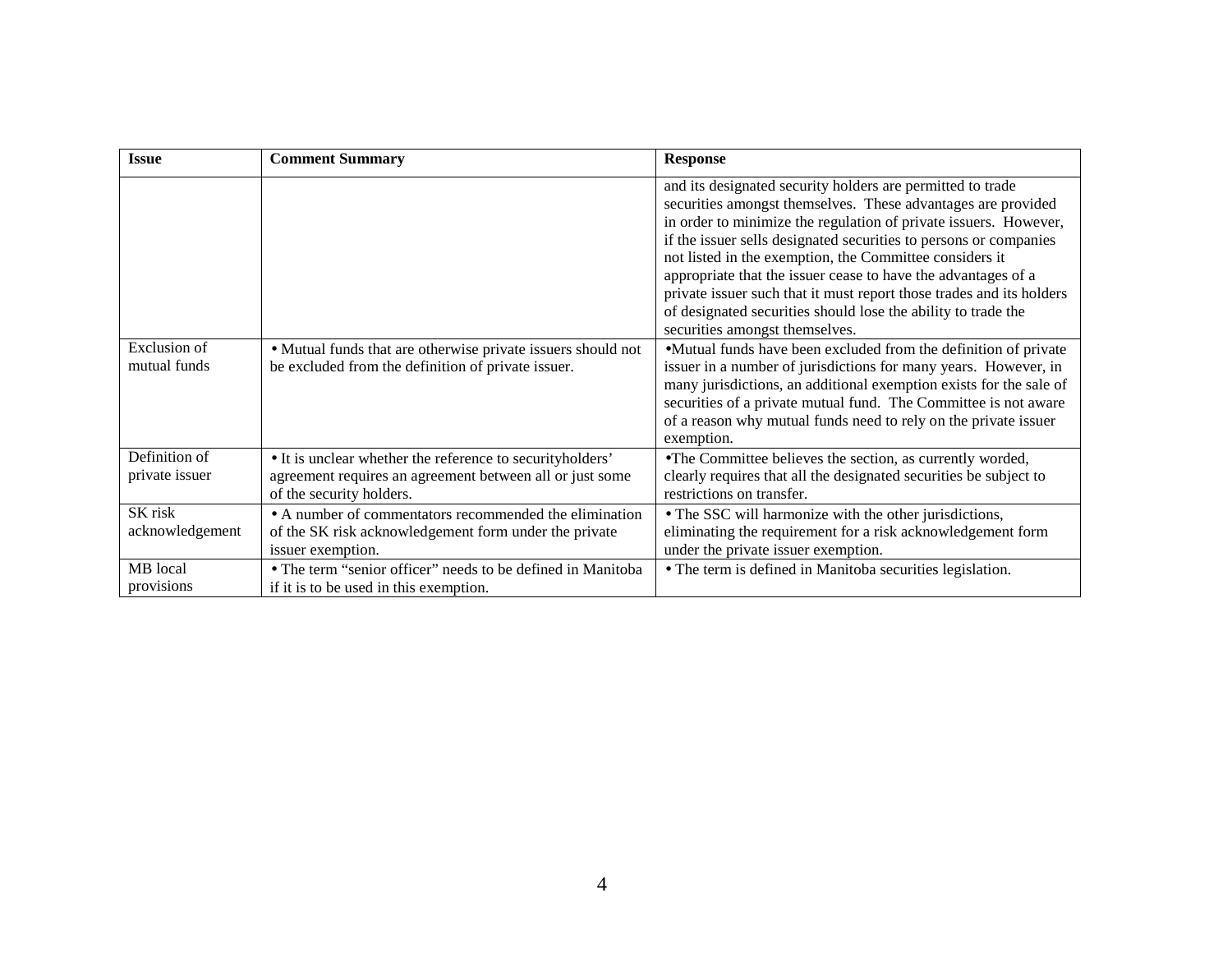| <b>Exemption:</b>              | Family, friends and business associates                                                                                                                                                                                                                                                                                                                                                                                                                                                                                           |                                                                                                                                                                                                                                                                                                                                                                                                                                                                                                                                                                                                                                                                                                                                                             |
|--------------------------------|-----------------------------------------------------------------------------------------------------------------------------------------------------------------------------------------------------------------------------------------------------------------------------------------------------------------------------------------------------------------------------------------------------------------------------------------------------------------------------------------------------------------------------------|-------------------------------------------------------------------------------------------------------------------------------------------------------------------------------------------------------------------------------------------------------------------------------------------------------------------------------------------------------------------------------------------------------------------------------------------------------------------------------------------------------------------------------------------------------------------------------------------------------------------------------------------------------------------------------------------------------------------------------------------------------------|
| Permitted placees              | • The list of permitted family members should be expanded to<br>include other relatives such as cousins, aunts, uncles, sisters-<br>in-law and brothers-in-law.<br>•One commentator asked whether a company could qualify as<br>a close personal friend.                                                                                                                                                                                                                                                                          | • As indicated above in respect of the private issuer exemption,<br>we have not added in-laws and cousins to the list of permitted<br>family members. However, the companion policy now clarifies<br>that close family members that are not specifically listed as<br>permitted placees, can be considered as falling within the term<br>"close personal friend" if the necessary relationship exists with<br>that family member.<br>• The Committee does not believe that companies would<br>constitute close personal friends; however, companies controlled<br>by individuals with the necessary relationship are specifically<br>referred to as permitted placees under the exemption.                                                                  |
| Restrictions on<br>commissions | • Directors and officers should be permitted to obtain<br>commissions for selling to family and friends provided that<br>the investor acknowledges the fee in writing.                                                                                                                                                                                                                                                                                                                                                            | • The Committee disagrees with allowing directors, officers,<br>founders and control persons to obtain commissions for selling<br>securities to their family, friends and business associates. The<br>rationale for the exemption is that the purchaser has a<br>relationship with a director, officer, founder or control person<br>that permits an assessment of their capabilities and<br>trustworthiness and that the purchaser will rely on that<br>relationship to obtain the information necessary to make an<br>investment decision. The payment of a commission increases the<br>risk of a conflict of interest and may impact the ability of the<br>purchaser to rely on that relationship to obtain information.                                 |
| SK unique<br>provisions        | • A number of commentators believed that the proposed SK<br>risk acknowledgement form was an improvement over the<br>current system in SK. Other commentators questioned the<br>need for a SK risk acknowledgement form.<br>• A number of commentators strongly opposed the<br>requirement to describe (on the report of exempt distribution)<br>the nature of the relationship.<br>• One commentator recommended the removal of the<br>Saskatchewan two day cancellation right for trades to friends<br>and business associates. | • The SSC believes that the SK risk acknowledgement form is<br>necessary and will require a SK risk acknowledgement form<br>from SK purchasers under the family, friends and business<br>associates exemption. However, the risk acknowledgement form<br>will not require a description of the relationship, just a statement<br>of the person with whom the necessary relationship exists and his<br>or her position with the issuer.<br>• The SSC will not require a description of the nature of the<br>relationship on the report of exempt distribution.<br>• To harmonize with the other jurisdictions, the SSC will not<br>impose a two day cancellation right with regard to trades under<br>the family, friends and business associates exemption. |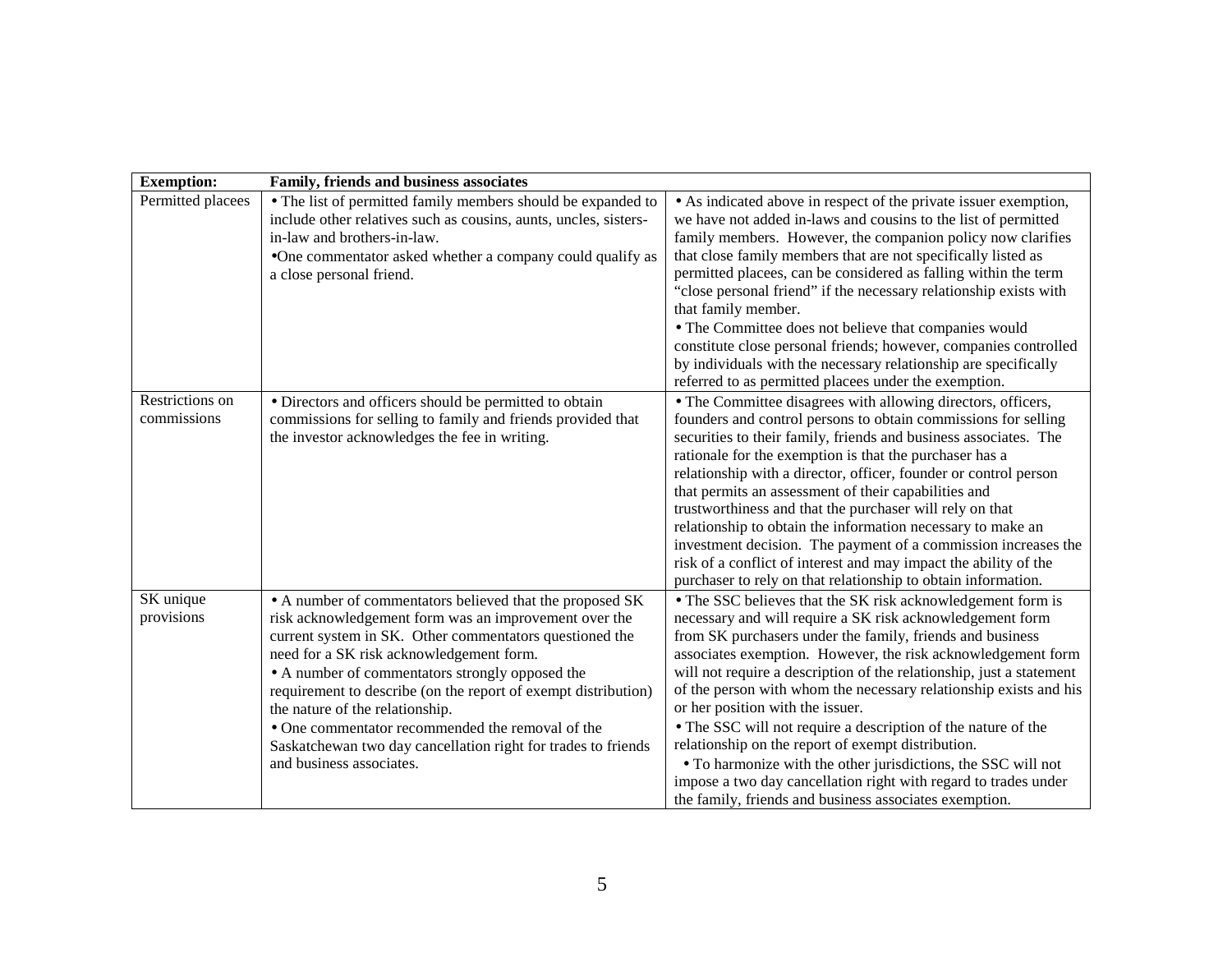| <b>Exemption:</b> | <b>Offering memorandum</b>                                      |                                                                       |
|-------------------|-----------------------------------------------------------------|-----------------------------------------------------------------------|
| Balancing         | • One commentator expressed concern that under the new          | • Issuers advised that mandating registrant involvement was not       |
| investor          | offering memorandum exemption, retail investors may be          | a viable option as many registrants are not interested in assisting   |
| protection and    | exposed to significant risk because there is no requirement for | with small private financings and that this is particularly so if the |
| efficient capital | a registrant to be involved. The commentator believed that      | issuer is not public and has no immediate plans to become             |
| raising           | registrants provide additional investor protection because they | public. The risk acknowledgement form is intended to alert            |
|                   | are required to comply with the "know your client" rule and     | investors to the potential risks of investing and, in particular, the |
|                   | to only recommend securities suitable to the investment         | fact that no one is assessing the suitability of investment for the   |
|                   | objectives and risk tolerance of clients. However, the          | investor. It advises potential investors that they can seek advice    |
|                   | commentator conceded that allowing non-registrants to sell      | and tells them to contact the IDA for a list of registered            |
|                   | exempt securities augments the effectiveness of capital         | investment dealers in the area. In addition, except in BC and NS,     |
|                   | raising as non-registrants are more inclined to actively        | an investor under the offering memorandum exemption is limited        |
|                   | participate in small sized private placements than dealer       | to a \$10,000 investment unless the investor meets certain            |
|                   | registrants. The commentator suggested that the involvement     | financial tests or obtains advice from a registered dealer. The       |
|                   | of non-registrants may reduce the up-front costs but may        | jurisdictions believe these protections will serve investors.         |
|                   | increase the back end costs if something goes wrong.            | • Since implementation of MI 45-103 in AB and BC, the ASC             |
|                   | • The commentator recommended that the securities               | and BCSC have been monitoring use of the offering                     |
|                   | regulatory authorities carefully monitor financing activity     | memorandum exemption. A number of the other jurisdictions             |
|                   | under the exemption to assess its effectiveness and the         | anticipate that they will also monitor its use once adopted.          |
|                   | associated risks to investors.                                  |                                                                       |
| Offering          | • Three MB commentators questioned the need for audited         | • The offering memorandum exemption in MI 45-103 requires             |
| memoranda -       | financial statements in the non-qualifying issuer offering      | audited financial statements for businesses that have been in         |
| financial         | memorandum and thought that the requirement was too             | operation for a year or more. Currently, in MB, audited financial     |
| statement         | onerous. They recommended that the financial statements be      | statements are not necessarily required for the sale of securities    |
| requirement       | subject to a review engagement report by an independent         | under the local offering memorandum exemption. The                    |
|                   | professional accountant and that the investor acknowledge       | Committee determined that, in the interests of uniformity, the        |
|                   | that the statements are not audited.                            | requirement in MI 45-103 for audited financial statements would       |
|                   | • One of those commentators observed that previous research     | be maintained. However, the MSC intends to retain the existing        |
|                   | has suggested that investors in small business tend to focus    | local prospectus exemptions for a period of time. The local           |
|                   | primarily on the business acumen of the principals and the      | exemptions will co-exist with the exemptions in MI 45-103.            |
|                   | perceived prospects for the small business in the context of    | Some of the jurisdictions may monitor the impact of the financial     |
|                   | the market it is trying to service. The commentator believes    | statement requirements in MI 45-103 and it is expected that the       |
|                   | that these additional costs will operate as a serious deterrent | issue will also be considered by the CSA's proportionate              |
|                   | to small business offerings. It was suggested that the          | regulation committee.                                                 |
|                   | requirement for an audit might be triggered if a certain dollar |                                                                       |
|                   | amount was being raised.                                        |                                                                       |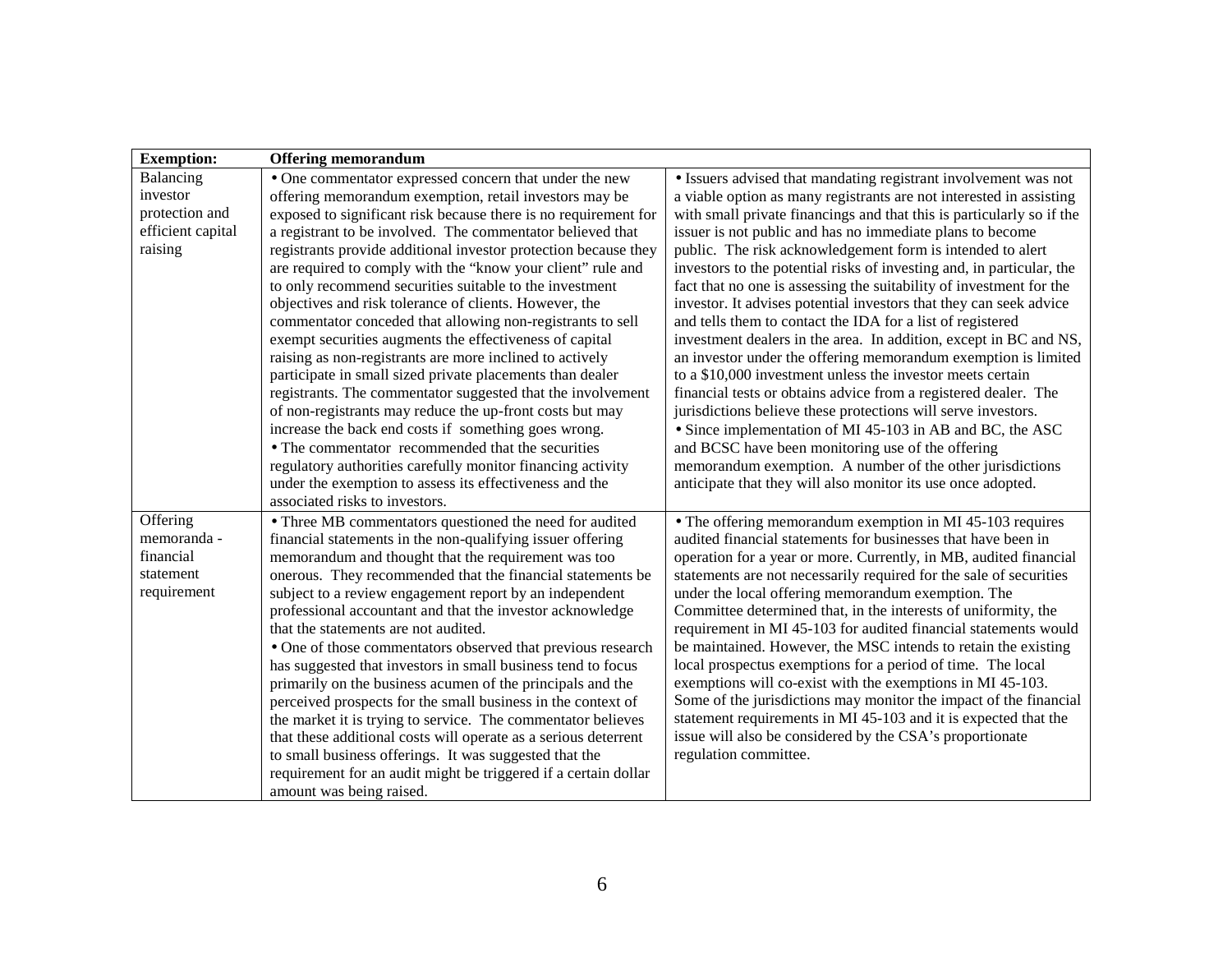| Offering<br>memoranda -<br>material contracts                   | • A comment was made suggesting that the disclosure of<br>material contracts required in Form 45-103F1 be the same as<br>in the prospectus form and, in particular, that contracts<br>entered into in the ordinary course of business not be required<br>to be disclosed.                                                                                                                                                                                                                                                                                                                                                                                                   | • Only material contracts are required to be disclosed in an<br>offering memorandum. The prospectus form may require<br>disclosure of other contracts. The Committee believes the<br>distinction between the offering memorandum and prospectus<br>forms is appropriate. If a material contract is properly disclosed<br>elsewhere in an offering memorandum, it only needs to be listed<br>in the material contract section with a cross-reference to where in<br>the offering memorandum the appropriate disclosure is<br>contained.                                                                                                                                                                                                                                                               |
|-----------------------------------------------------------------|-----------------------------------------------------------------------------------------------------------------------------------------------------------------------------------------------------------------------------------------------------------------------------------------------------------------------------------------------------------------------------------------------------------------------------------------------------------------------------------------------------------------------------------------------------------------------------------------------------------------------------------------------------------------------------|------------------------------------------------------------------------------------------------------------------------------------------------------------------------------------------------------------------------------------------------------------------------------------------------------------------------------------------------------------------------------------------------------------------------------------------------------------------------------------------------------------------------------------------------------------------------------------------------------------------------------------------------------------------------------------------------------------------------------------------------------------------------------------------------------|
| <b>Exclusion</b> of<br>mutual funds<br>from use of<br>exemption | • Two MB commentators recommended that mutual funds be<br>permitted to use the offering memorandum exemption and<br>suggested that a separate simplified disclosure form should be<br>created as soon as possible for mutual fund issuers.                                                                                                                                                                                                                                                                                                                                                                                                                                  | • At this time, BC and NS will permit mutual funds to use the<br>offering memorandum exemption. However, BC and NS may<br>reconsider this position. Concern exists that if mutual funds are<br>permitted to use the offering memorandum exemption they can<br>avoid ever becoming a reporting issuer and providing continuous<br>disclosure. In connection with other projects, certain of the<br>jurisdictions expect to consider the use of exemptions by mutual<br>funds and may develop alternative regimes for mutual funds.                                                                                                                                                                                                                                                                    |
| \$1 million cap in<br>SK, NWT and<br><b>NU</b>                  | • Most commentators recommended that the cap be<br>increased to \$5 million or eliminated. The commentators<br>believe the \$1 million cap results in under funding and that<br>small businesses often need a number of rounds of financing.<br>A number of SK commentators recommended that certain<br>continuous disclosure obligations, (e.g., annual and semi-<br>annual financial statements) as currently imposed in SK,<br>apply to a non-reporting issuer if the issuer has raised over a<br>certain amount of money.<br>• One commentator recommended that all jurisdictions<br>should impose a \$1 million cap unless an investment dealer<br>sells the offering. | • SK, NWT and NU determined that it was appropriate to<br>increase the maximum amount that could be raised under the<br>offering memorandum exemption and, in the interests of<br>harmonization, determined not to impose a maximum.<br>• In the interests of harmonization, the SSC will not impose<br>continuous disclosure obligations on non-reporting issuers.<br>• The Committee considers that there are sufficient other<br>investor protections in the instrument that it is not necessary to<br>require the involvement of an investment dealer in offerings over<br>\$1 million. Prior consultation with market participants has<br>suggested that investment dealers may not be interested in<br>smaller offerings and that this requirement could be a barrier to<br>capital formation. |
| Only eligible<br>investors can<br>purchase over<br>\$10,000     | • Most commentators recommended that any investor should<br>be permitted to invest up to \$10,000. One commentator<br>suggested that any investor should be permitted to invest any<br>amount. One commentator suggested that all investors<br>should be required to be eligible investors.                                                                                                                                                                                                                                                                                                                                                                                 | • BC and NS have determined to permit any investor to invest<br>any amount under the offering memorandum exemption. Each<br>of the other jurisdictions has determined to permit any investor to<br>invest up to \$10,000 and to only permit eligible investors to<br>invest over that amount.                                                                                                                                                                                                                                                                                                                                                                                                                                                                                                        |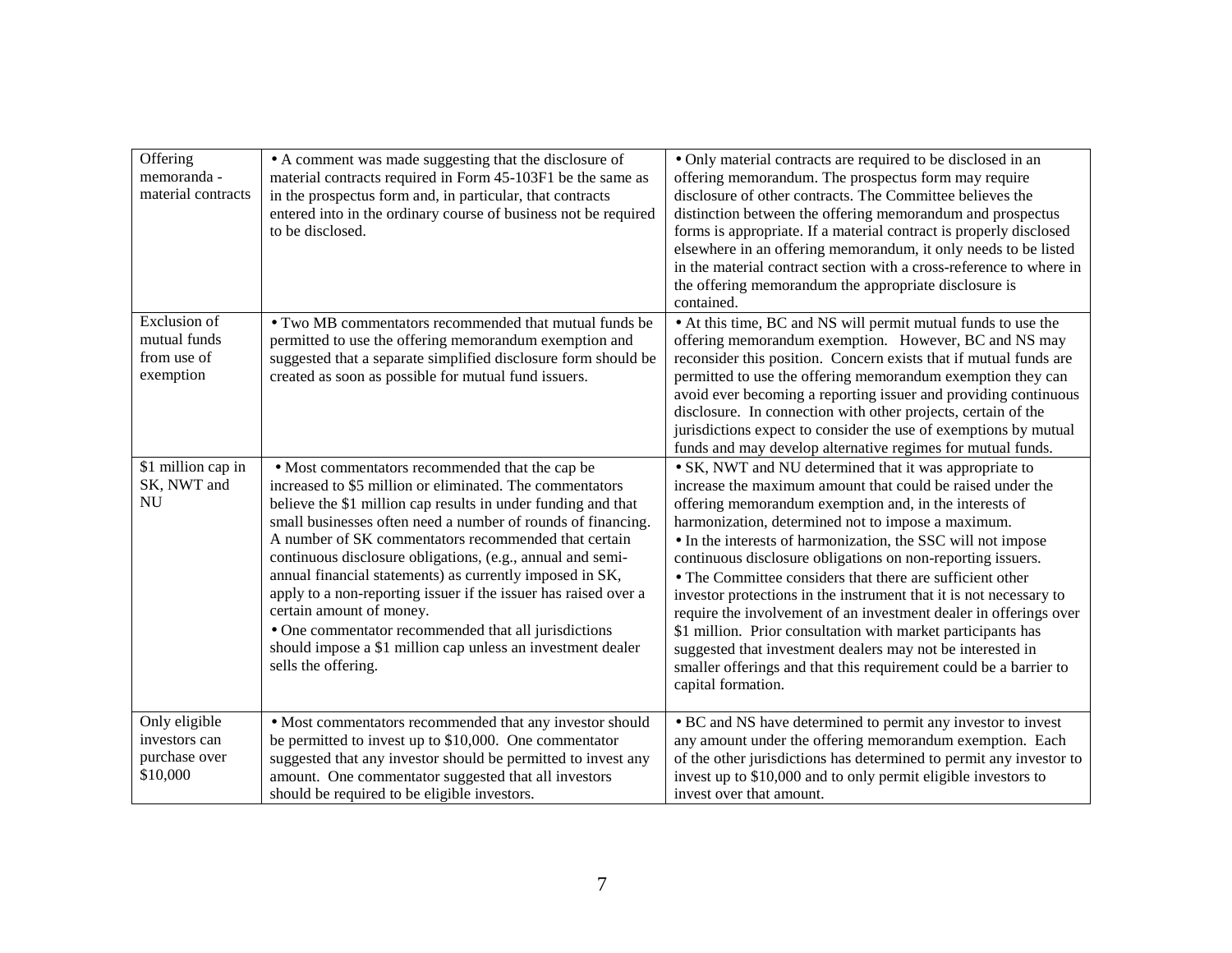| Definition of<br>"eligible<br>investor"                           | • Certain commentators in MB expressed concerns that the<br>financial tests for eligible investors were too high and should<br>be revised downwards to reflect local demographics.<br>• One commentator requested guidance as to how to establish<br>that an investor is an eligible investor                                                                                                                                                                  | • In the interests of harmonization, the Committee determined to<br>maintain the existing financial tests for eligible investors in MI<br>45-103. However, certain jurisdictions acknowledged that the<br>financial tests might be somewhat high in their jurisdictions. In<br>certain of the jurisdictions, some existing local exemptions will<br>be retained to address this issue. In addition, in some<br>circumstances a local application for discretionary relief may be<br>considered.<br>• The companion policy provides guidance as to how to establish<br>that an investor is an eligible investor. |
|-------------------------------------------------------------------|----------------------------------------------------------------------------------------------------------------------------------------------------------------------------------------------------------------------------------------------------------------------------------------------------------------------------------------------------------------------------------------------------------------------------------------------------------------|-----------------------------------------------------------------------------------------------------------------------------------------------------------------------------------------------------------------------------------------------------------------------------------------------------------------------------------------------------------------------------------------------------------------------------------------------------------------------------------------------------------------------------------------------------------------------------------------------------------------|
| Definition of<br>"eligibility<br>adviser"                         | • All SK and MB comments on this issue supported allowing<br>lawyers and accountants to provide independent advice. One<br>commentator suggested that the proposed restrictions on their<br>ability to provide advice when they have acted for the issuer<br>in the past should be reconsidered because of the relatively<br>small size of the professional community and that the issue of<br>conflict of interest is addressed by professional conduct rules | • Lawyers and accountants will continue to qualify as eligibility<br>advisers in SK and MB. The proposed restrictions on prior<br>involvement by the lawyer or accountant with the issuer were<br>considered appropriate and have been retained.                                                                                                                                                                                                                                                                                                                                                                |
| Resale<br>restrictions                                            | • Two commentators expressed concern that MI 45-103<br>imposes resale restrictions where none currently exist. One<br>commentator suggested that the MB resale restrictions should<br>be no more onerous than they are currently and no more<br>onerous than exist in BC and Alberta and considered hold<br>periods necessary for control persons and insiders.                                                                                                | • The MB resale restrictions in MI 45-103 have been amended<br>to more accurately track the current resale restrictions in the MB<br>seed capital exemptions.                                                                                                                                                                                                                                                                                                                                                                                                                                                   |
| <b>Exemption:</b>                                                 | <b>Accredited investor</b>                                                                                                                                                                                                                                                                                                                                                                                                                                     |                                                                                                                                                                                                                                                                                                                                                                                                                                                                                                                                                                                                                 |
| Threshold income<br>or asset tests for<br>accredited<br>investors | • Five commentators believed that the threshold income and<br>asset tests were too high relative to the average net worth and<br>net income levels in certain local jurisdictions.                                                                                                                                                                                                                                                                             | • In the interests of harmonization, the Committee determined to<br>maintain the existing financial tests for accredited investors.<br>However, certain jurisdictions acknowledged that the financial<br>tests may be somewhat high in their jurisdictions. In certain of<br>the jurisdictions, some of the existing local exemptions,<br>including the \$97,000 or \$150,000 minimum purchase<br>exemption, will be retained, at least for a period of time, while<br>the use of these exemptions is monitored.                                                                                                |
| Portfolio<br>managers and<br>trust companies                      | • Most commentators supported expanding the deeming<br>provision to allow foreign portfolio managers and trust<br>companies to be deemed to be purchasing as principal when<br>purchasing for fully managed accounts and considered that it<br>was not necessary to impose any additional restrictions on the                                                                                                                                                  | • MI 45-103 has been revised to permit foreign portfolio<br>managers and trust companies to be deemed to be purchasing as<br>principal when purchasing for accounts that are fully managed<br>by them.<br>• The Committee agrees that this change does not in any way                                                                                                                                                                                                                                                                                                                                           |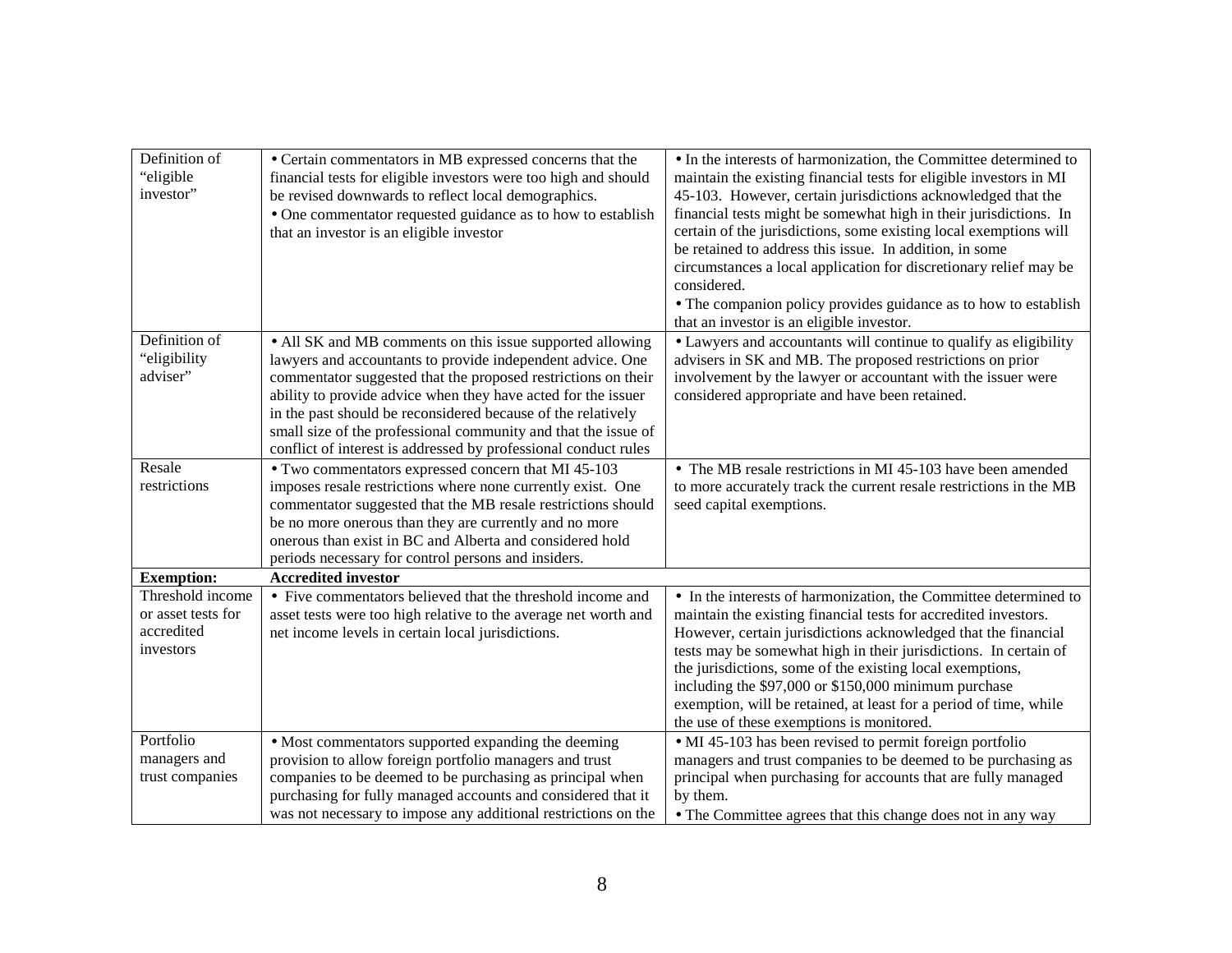|                         | foreign portfolio managers and trust companies.<br>• One commentator suggested that the foreign portfolio<br>manager should either be required to be registered in a<br>jurisdiction of Canada or meet the tests in BC Instrument45-<br>504 Trades to Trust Companies, Insurers and Portfolio<br>Managers Outside British Columbia.<br>• One commentator noted that allowing foreign portfolio<br>managers to be deemed to be purchasing as principal would<br>not provide an exemption from the requirement to be<br>registered to trade in securities or advise in relation to<br>securities.                          | suggest that a foreign portfolio manager or trust company is<br>exempted from the requirement to be registered to advise or trade<br>and, accordingly, a statement to that effect has been added to the<br>companion policy.                                                                                                                                                                                                                                                                                                                                                                                                                                                                                                                                                                                                                                                                       |
|-------------------------|--------------------------------------------------------------------------------------------------------------------------------------------------------------------------------------------------------------------------------------------------------------------------------------------------------------------------------------------------------------------------------------------------------------------------------------------------------------------------------------------------------------------------------------------------------------------------------------------------------------------------|----------------------------------------------------------------------------------------------------------------------------------------------------------------------------------------------------------------------------------------------------------------------------------------------------------------------------------------------------------------------------------------------------------------------------------------------------------------------------------------------------------------------------------------------------------------------------------------------------------------------------------------------------------------------------------------------------------------------------------------------------------------------------------------------------------------------------------------------------------------------------------------------------|
| Insurance<br>companies  | • Seven commentators recommended allowing insurance<br>companies to also be deemed to be purchasing as principal<br>when purchasing for accounts fully managed by them because<br>insurance companies invest on behalf of accounts and have<br>investment expertise. One commentator recommended that it<br>be restricted to insurance companies organized in Canada.                                                                                                                                                                                                                                                    | • Insurance companies have not been deemed to be purchasing<br>as principal when purchasing for accounts fully managed by<br>them. The Committee understands that insurance companies<br>purchase securities on behalf of segregated accounts but do so as<br>principal. Accordingly, a deeming section is not necessary.                                                                                                                                                                                                                                                                                                                                                                                                                                                                                                                                                                          |
| Registered<br>charities | • A number of commentators recommended that registered<br>charities be included as accredited investors. The<br>commentators advised that charities receive donations of<br>shares and stock options and that if these donations constitute<br>trades, there needs to be a way for charities to obtain these<br>securities.<br>• Two commentators suggested that although some charities<br>have sophisticated boards of trustees, not all charities do and<br>that accordingly, charities should only be included as<br>accredited investors if they meet certain size tests or have<br>demonstrated investment acumen. | • The Committee believes that many charities may meet the<br>accredited investor definition without an additional specific<br>reference in the definition. For example, the definition of<br>accredited investor includes persons or companies with \$5<br>million in net assets. A charity that had \$5 million in net assets<br>may be able to rely on this prong of the definition. A charity that<br>is a trust may also qualify under the current definition of an<br>accredited investor. However, to enable other charities to<br>qualify as accredited investors while addressing concerns that not<br>all charities have sophisticated boards of trustees, MI 45-103 will<br>provide that a registered charity is an accredited investor if it<br>receives investment advice from an eligibility adviser or a<br>registrant qualified to provide advice on the securities<br>distributed. |
| Credit unions           | • Two commentators requested that credit unions and<br>associations under the Cooperative Credit Associations Act<br>(Canada) be included as accredited investors. Bill C-8 has<br>defined the term "association" to only include associations<br>incorporated under that Act and not to central cooperative<br>credit societies registered under that Act. Consequently,<br>Credit Union Central of Saskatchewan is no longer an                                                                                                                                                                                        | • The definition of accredited investor includes Canadian<br>financial institutions. That term is defined in National<br>Instrument 14-101 Definitions to include a credit union<br>authorized to carry on business in Canada or a jurisdiction of<br>Canada. However, to address the concern, the definition of<br>accredited investor has been amended to also include "an<br>association under the Cooperative Credit Associations Act                                                                                                                                                                                                                                                                                                                                                                                                                                                          |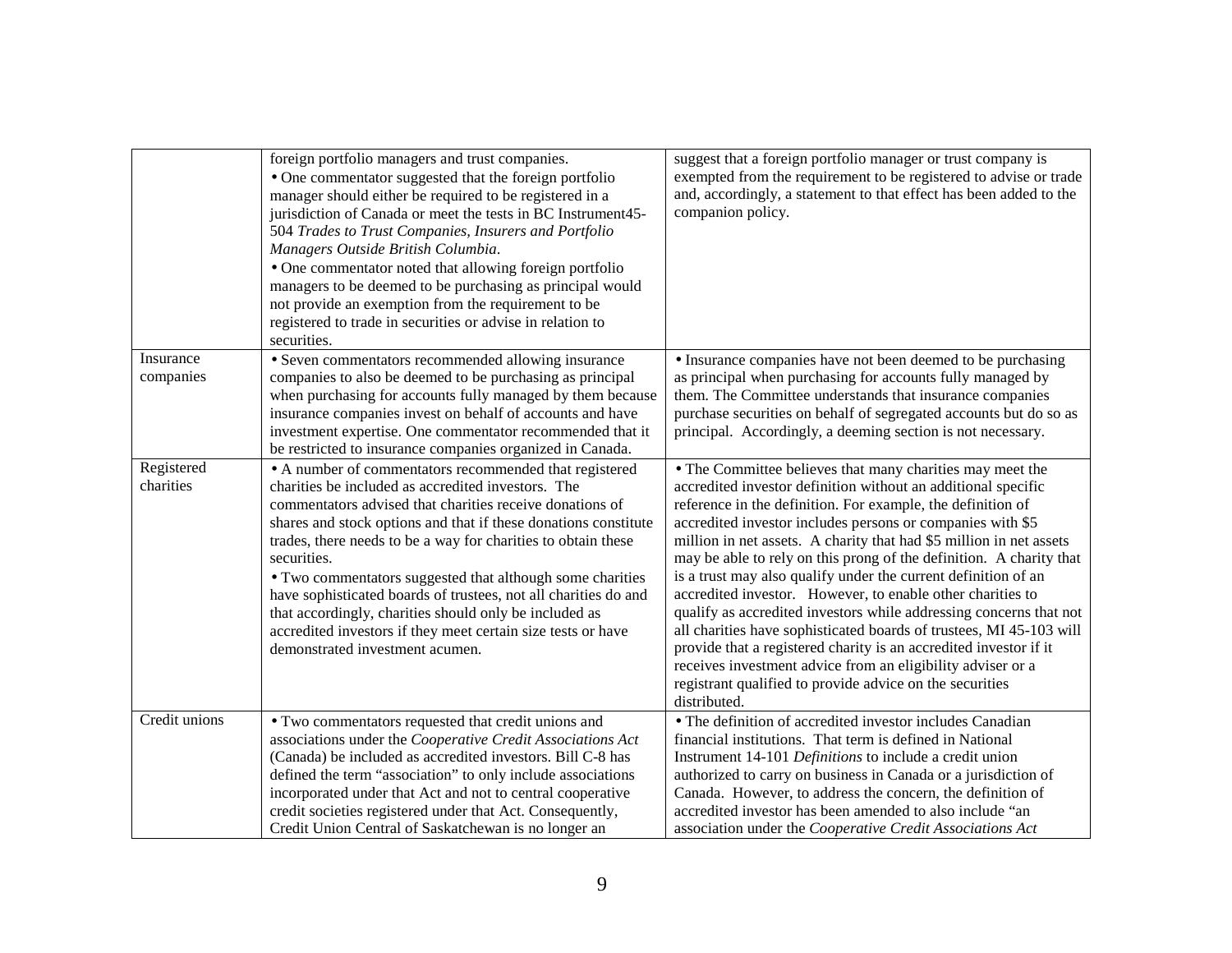|                                               | association for the purposes of the definition of accredited<br>investor.                                                                                                                                                                                                                                                                                                                                                                                                                                                                                                              | (Canada) located in Canada or a central cooperative credit<br>society for which an order has been made under subsection<br>$473(1)$ of that Act."                                                                                                                                                                                                                                                                                                                                                                                                                                                                                                                                                                                                                                                                                                                                                                                                                                                                                                                                                                                                                                                                                                                                                                            |
|-----------------------------------------------|----------------------------------------------------------------------------------------------------------------------------------------------------------------------------------------------------------------------------------------------------------------------------------------------------------------------------------------------------------------------------------------------------------------------------------------------------------------------------------------------------------------------------------------------------------------------------------------|------------------------------------------------------------------------------------------------------------------------------------------------------------------------------------------------------------------------------------------------------------------------------------------------------------------------------------------------------------------------------------------------------------------------------------------------------------------------------------------------------------------------------------------------------------------------------------------------------------------------------------------------------------------------------------------------------------------------------------------------------------------------------------------------------------------------------------------------------------------------------------------------------------------------------------------------------------------------------------------------------------------------------------------------------------------------------------------------------------------------------------------------------------------------------------------------------------------------------------------------------------------------------------------------------------------------------|
| Other categories<br>of accredited<br>investor | • A NS commentator requested that the definition of<br>accredited investor be expanded to include a Nova Scotia<br>Community Economic Development Investment Fund that<br>has received a letter of non-objection and closed on an<br>offering. A SK commentator recommended that the<br>definition of accredited investor be expanded to include type<br>A venture capital companies under The Labour-sponsored<br>Venture Capital Corporations Act (Saskatchewan), Indian<br>bands, capital pool companies and venture capital companies<br>with net assets of less than \$5 million. | • In the interests of uniformity and because full details of the<br>nature of each of the funds or pools is not known, the definition<br>of accredited investor in MI 45-103 has not been expanded to<br>incorporate each of the unique local funds or pools. However,<br>some of these entities may constitute accredited investors under<br>the existing definition. Applications by entities that have a status<br>equivalent to that of an accredited investor will be considered on<br>a case-by-case basis. In some jurisdictions, an application for<br>exempt purchaser status may also be considered.<br>• The BCSC is considering designating VCCs registered under<br>BC's SBVC Act as exempt purchasers.                                                                                                                                                                                                                                                                                                                                                                                                                                                                                                                                                                                                         |
| General                                       |                                                                                                                                                                                                                                                                                                                                                                                                                                                                                                                                                                                        |                                                                                                                                                                                                                                                                                                                                                                                                                                                                                                                                                                                                                                                                                                                                                                                                                                                                                                                                                                                                                                                                                                                                                                                                                                                                                                                              |
| <b>RRSPs</b>                                  | • One commentator recommended that a general exemption<br>permitting trades to RRSP accounts should be available<br>provided that the annuitant is an eligible investor.                                                                                                                                                                                                                                                                                                                                                                                                               | • The definition of accredited investor includes trusts.<br>Accordingly, RRSPs that are trusts may qualify as accredited<br>investors. Under the private issuer exemption, family, friends<br>and business associates exemption and offering memorandum<br>exemption, trades may be made by the issuer to a trust or estate<br>in which all of the beneficiaries or a majority of the trustees are<br>permitted placees. Furthermore, under the private issuer<br>exemption and family, friends and business associates<br>exemption, trades from a permitted placee to his or her RRSP<br>may also be allowed if the trade is to a trust or estate in which all<br>of the beneficiaries or a majority of the trustees are permitted<br>placees. The Committee believes that providing an exemption in<br>other circumstances is beyond the scope of MI 45-103. It is<br>anticipated that this broader issue will be addressed in the<br>context of the Uniform Securities Legislation project. In the<br>interim, the BCSC has issued a statement indicating that it does<br>not consider transfers to RRSPs to constitute trades. The ASC<br>has issued a rule that provides exemptions for certain trades to<br>RRSPs, RRIFs and RESPs. Certain other jurisdictions will<br>consider issuing a local statement or ruling. |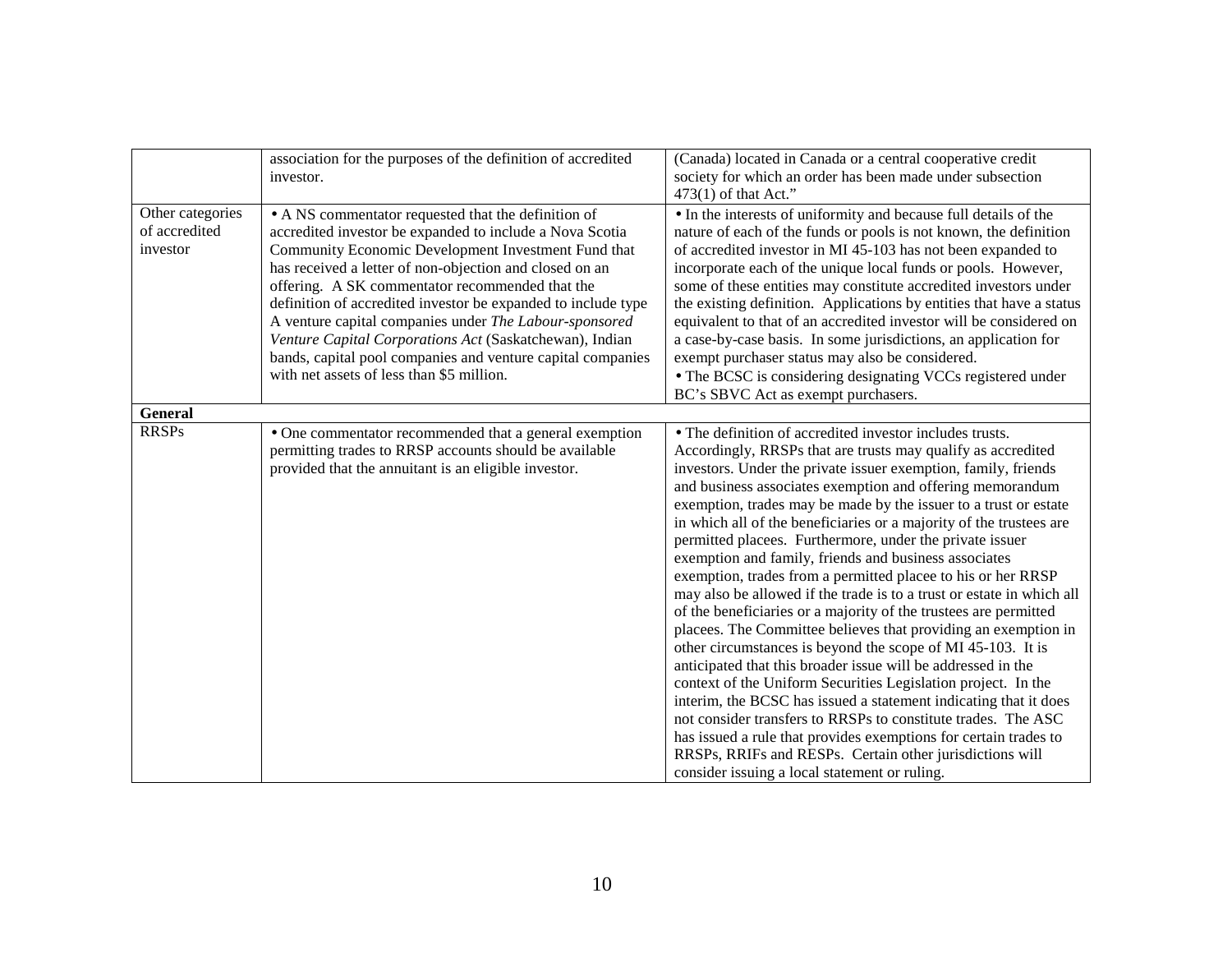| Closely-held<br>issuer exemption                         | •Two commentators recommended adoption of the OSC's<br>closely-held issuer exemption. However, the commentators<br>acknowledged that the exemption may permit certain abuses<br>and that additional restrictions may be necessary.                                                                                                                                                                                                                                                                                                                                                                                                                                      | • We believe that the exemptions in MI 45-103 provide a flexible<br>method by which closely-held issuers may raise seed capital<br>while still providing adequate investor protection. We do not<br>believe it is appropriate to provide an exemption that requires no<br>relationship with the principals of an issuer, no ability to<br>withstand loss, no investment acumen, no disclosure of the issuer<br>or its business and no investment advice.                                             |
|----------------------------------------------------------|-------------------------------------------------------------------------------------------------------------------------------------------------------------------------------------------------------------------------------------------------------------------------------------------------------------------------------------------------------------------------------------------------------------------------------------------------------------------------------------------------------------------------------------------------------------------------------------------------------------------------------------------------------------------------|------------------------------------------------------------------------------------------------------------------------------------------------------------------------------------------------------------------------------------------------------------------------------------------------------------------------------------------------------------------------------------------------------------------------------------------------------------------------------------------------------|
| Statutory<br>prohibition on<br>unfair trade<br>practices | · Four MB commentators recommended against a legislative<br>amendment to prohibit unfair trade practices. The<br>commentators believe the proposed provision is too vaguely<br>worded.                                                                                                                                                                                                                                                                                                                                                                                                                                                                                  | • The MSC will consider these comments. The proposed<br>language currently exists in the BC Securities Act and was drawn<br>from similar provisions in consumer protection legislation in<br>BC. The language adopted in each of the jurisdictions will be<br>varied as considered appropriate by the local legislature.                                                                                                                                                                             |
| Filing fees                                              | • One commentator recommended that filing fees in<br>connection with exemptions should be minimal and another<br>recommended that they should be standardized or<br>summarized in connection with MI 45-103.                                                                                                                                                                                                                                                                                                                                                                                                                                                            | • Harmonization of fees was considered to extend beyond the<br>scope of MI 45-103. Refer to the jurisdictions' fee schedules.                                                                                                                                                                                                                                                                                                                                                                        |
| Reports of<br>exempt<br>distribution                     | • Two commentators questioned the need to file a report of<br>exempt distribution for pooled funds within 10 days of the<br>trade since there are no insiders or control persons.                                                                                                                                                                                                                                                                                                                                                                                                                                                                                       | • The Committee proposes to amend MI 45-103 to provide that<br>with regard to sales under the accredited investor exemption, the<br>report of exempt distribution may be made on an annual basis.<br>With regard to other exemptions in MI 45-103, the report of<br>exempt distribution will be required within 10 days of the<br>distribution. Timely receipt of the report of exempt distribution<br>is necessary in order to monitor use of these exemptions and to<br>identify areas of concern. |
| <b>Local rules</b>                                       |                                                                                                                                                                                                                                                                                                                                                                                                                                                                                                                                                                                                                                                                         |                                                                                                                                                                                                                                                                                                                                                                                                                                                                                                      |
| <b>BC</b> specific<br>comments                           | • One commentator recommended that the names of private<br>investors not be published as the publication of their names<br>can then result in their being cold called. The names of these<br>persons should not be published. The disclosure of directors,<br>officers and 10% holders is acceptable.<br>• The commentator also recommended that the local BC<br>Form 45-902F should be replaced with Form 45-103F4 to<br>reduce confusion and simplify the process. If possible, the<br>collection of personal phone numbers and e-mail addresses<br>should be eliminated as the information is difficult to obtain<br>and not relevant to the purchase of securities. | • None of the jurisdictions now intend to publish the names of<br>investors.<br>• In order to harmonize, the BCSC will adopt Form 45-103F4.<br>However, as part of its monitoring program, the BCSC intends to<br>request the phone numbers and e-mail addresses of investors<br>under the offering memorandum exemption. The BCSC<br>anticipates that this will be a temporary requirement.                                                                                                         |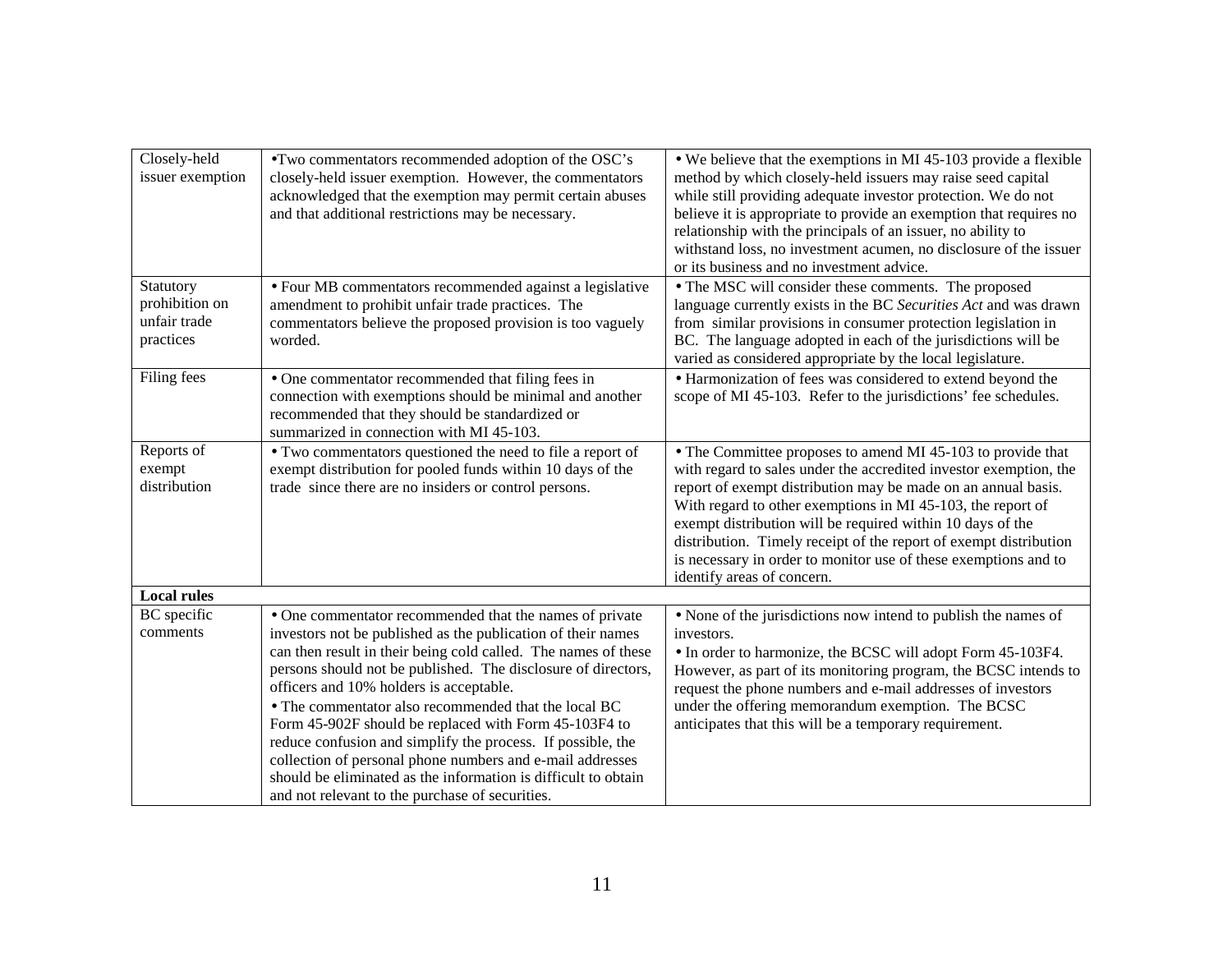| SK specific | • One commentator recommended a policy, rule or order            | • The SSC expects to consider this issue. A number of               |
|-------------|------------------------------------------------------------------|---------------------------------------------------------------------|
| comments    | setting out the grounds on which the SSC will approve            | jurisdictions require that an issuer file a non-offering prospectus |
|             | applications to be deemed a reporting issuer and suggested       | in order to attain reporting issuer status.                         |
|             | that issuers that have complied for a period (e.g. 2 years) with |                                                                     |
|             | continuous disclosure requirements should more or less           |                                                                     |
|             | automatically be designated a reporting issuer.                  |                                                                     |

#### **List of persons from whom written comments were received:**

#### Addressed to ASC

1. Investment Dealers Association (IDA), Joseph Oliver

#### Addressed to BCSC

- 2. Watson Goepel Maledy, James Harris
- 3. Frank Russell Canada Limited , Edith Cassels
- 4. Cypress Capital Management, Cynthia Hawley
- 5. Science World, David Raffa
- 6. Endeavour Financial Ltd., Gordon Keep

#### Addressed to MSC

- 7. Taylor McCaffrey, Barristers & Solicitors, Ronald Coke
- 8. Bieber Securities Inc., Guy Bieber
- 9. Winnipeg Chamber of Commerce, Robert Kreis
- 10. Pitblado, Barristers & Solicitors, Thomas Kormylo
- 11. Aikins MacAulay & Thorvaldson, Steven London
- 12. Thompson Dorfman Sweatman, Bruce Thompson

#### Addressed to NSSC

- 12. IDA, Nova Scotia District Council, Joseph Oliver
- 13 CBA, Nova Scotia Branch, Securities Law Subsection, Jeannine Bakeeff and David Thompson14 Stewart McKelvey Stirling Scales, Barristers, Solicitors and Trademark Agents, Nova Scotia office, Andrew Burke
- 15. Nova Scotia Office of Economic Development, Robert MacKay

#### Addressed to SSC

- 16. Union Securities
	- (a) Frank Stronach
	- (b) Alan Cruickshank
- 17. Kanuka Thuringer, Laurance Yakimoswki,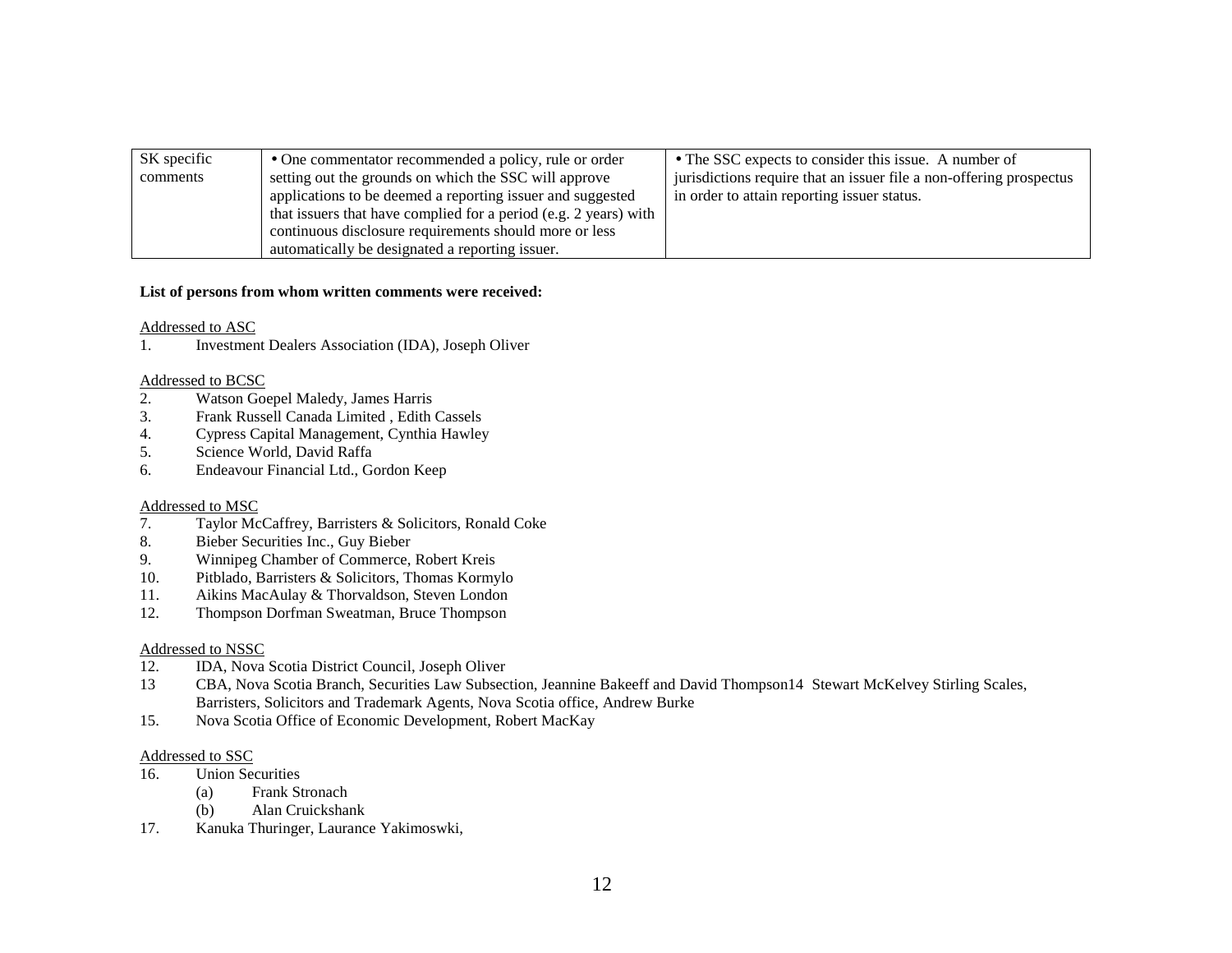- 18. Saskatchewan Agriculture Food and Rural Revitalization, Garth Lipinski
- 19. Saskatchewan Industry and Resources, Marv Weismiller
- 20 McKercher, McKercher & Whitmore, Paul Grant
- 21. McDougall Gauley (a) J.J. Dierker Q.C. (b) Bill Nickel
- 22. Moose Jaw REDA Inc., James Leier
- 23. Greystone Capital Management Inc., William Wheatley
- 24. Community Pork Ventures Inc., Charlene Wicks

#### **Abbreviations used in summary of comments:**

AB - Alberta ASC - Alberta Securities Commission BC - British Columbia BCSC - British Columbia Securities Commission CSA - Canadian Securities Administrators IDA - Investment Dealers Association MB - Manitoba MSC - Manitoba Securities Commission NS - Nova Scotia NU - Nunavut NWT - Northwest Territories OSC - Ontario Securities Commission RESP - registered education savings plan RRIF - registered retirement income fund RRSP - registered retirement savings plan SK - Saskatchean

SSC - Saskatchewan Securities Commission, now the Saskatchewan Financial Services Commission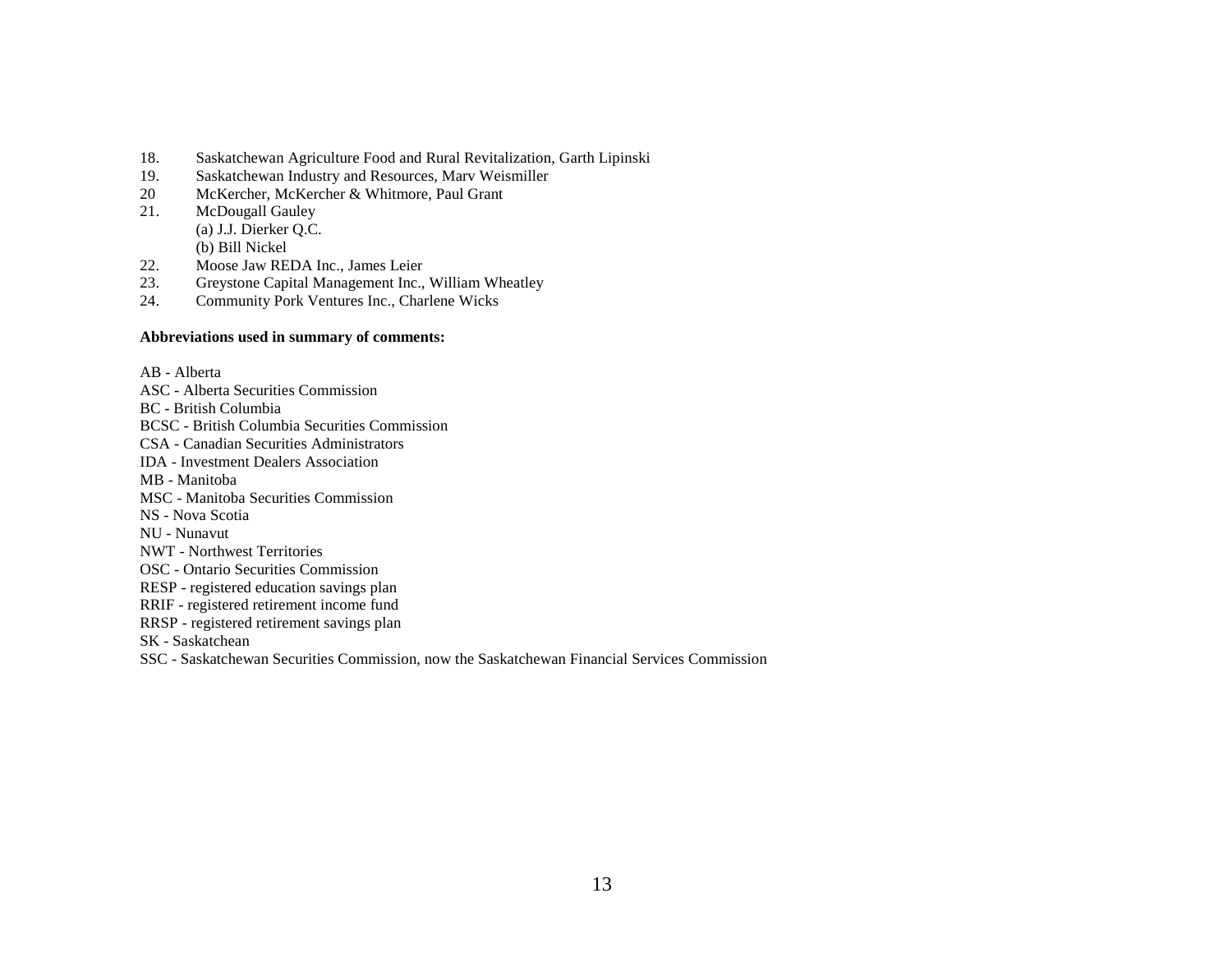### **Addendum**

After receipt of the initial comments, the securities regulatory authorities in Saskatchewan, Northwest Territories and Nunavut determined to eliminate many of the additional conditions that had been proposed in the September 22, 2002 publication of MI 45-103. The Saskatchewan Securities Commission considered that the changes it was making were material and that it therefore needed to republish the instrument for a further comment period. On January 17, 2003, a revised version of MI 45- 103 was published for comment in Saskatchewan. Four comment letters were received. The comments and the response to those comments are summarized in the following table.

| <b>Issue</b>                                 | <b>Comment Summary</b>                                                                                                                                                                                                                                                                                                                                                                                                                                                                                                                                                                                                                                                                                                                                                                                                                                                                                                                                             | <b>Response</b>                                                                                                                                                                                                                                                                                                                                                                                                                                                                                                                                                                                                                                                                                                                                                                                                                                                                                                                            |
|----------------------------------------------|--------------------------------------------------------------------------------------------------------------------------------------------------------------------------------------------------------------------------------------------------------------------------------------------------------------------------------------------------------------------------------------------------------------------------------------------------------------------------------------------------------------------------------------------------------------------------------------------------------------------------------------------------------------------------------------------------------------------------------------------------------------------------------------------------------------------------------------------------------------------------------------------------------------------------------------------------------------------|--------------------------------------------------------------------------------------------------------------------------------------------------------------------------------------------------------------------------------------------------------------------------------------------------------------------------------------------------------------------------------------------------------------------------------------------------------------------------------------------------------------------------------------------------------------------------------------------------------------------------------------------------------------------------------------------------------------------------------------------------------------------------------------------------------------------------------------------------------------------------------------------------------------------------------------------|
| Harmonization                                | • One commentator commended the securities regulatory<br>authorities for the efforts at harmonization and the SSC for<br>removing many of the differences that existed in the September<br>2002 publication. However, the commentator was very<br>disappointed that differences continue to exist between<br>jurisdictions within MI 45-103 and that there is not complete<br>uniformity, for example, the different treatment afforded to<br>mutual funds. The commentator called for all the securities<br>regulatory authorities to reach complete uniformity as the lack<br>of it ultimately increases cost to investors and decreases<br>investment opportunities.                                                                                                                                                                                                                                                                                            | • The Committee is hopeful that further harmonization will<br>be achieved with the Uniform Securities Legislation project<br>after each of the jurisdictions have had an opportunity to<br>become more comfortable with MI 45-103.                                                                                                                                                                                                                                                                                                                                                                                                                                                                                                                                                                                                                                                                                                         |
| Change in<br>definition of<br>private issuer | • One commentator noted that the definition of private issuer in<br>MI 45-103 differs from the current SK definition. In the current<br>SK definition, the issuer's articles must prohibit invitations to<br>the public, however, if an issuer has sold securities to the<br>public, it may still technically meet the definition of private<br>issuer. Under the definition of private issuer in MI 45-103, an<br>invitation to the public is not prohibited; however, to rely on<br>the exemption, the issuer must not have actually traded<br>securities to anyone other than those on the list of permitted<br>placees. There is a change in the test from " to whom are the<br>securities offered" to one of "who holds the securities". This<br>new test requires the issuer to police secondary trades of<br>securities to ensure that there is a sufficient nexus with<br>subsequent holders of its shares so as not to lose its private<br>issuer status. | • The definition has been changed to harmonize with other<br>jurisdictions. The Committee does not think it appropriate for<br>an issuer to distribute designated securities to purchasers<br>other than those on the list of permitted placees and still retain<br>private issuer status. Under the current SK definition, we<br>believe the prohibition on "invitations to the public" was<br>intended to prohibit both advertisements and sales to the<br>public. The expectation would be that an issuer that sold<br>securities to the public would need to amend its articles and<br>would then cease to be a private issuer. Whether it is<br>technically possible or not, it does not seem appropriate that<br>an issuer might sell securities to the public but retain its<br>private issuer status by not amending its articles. The new<br>definition of private issuer seems appropriate as it eliminates<br>this possibility. |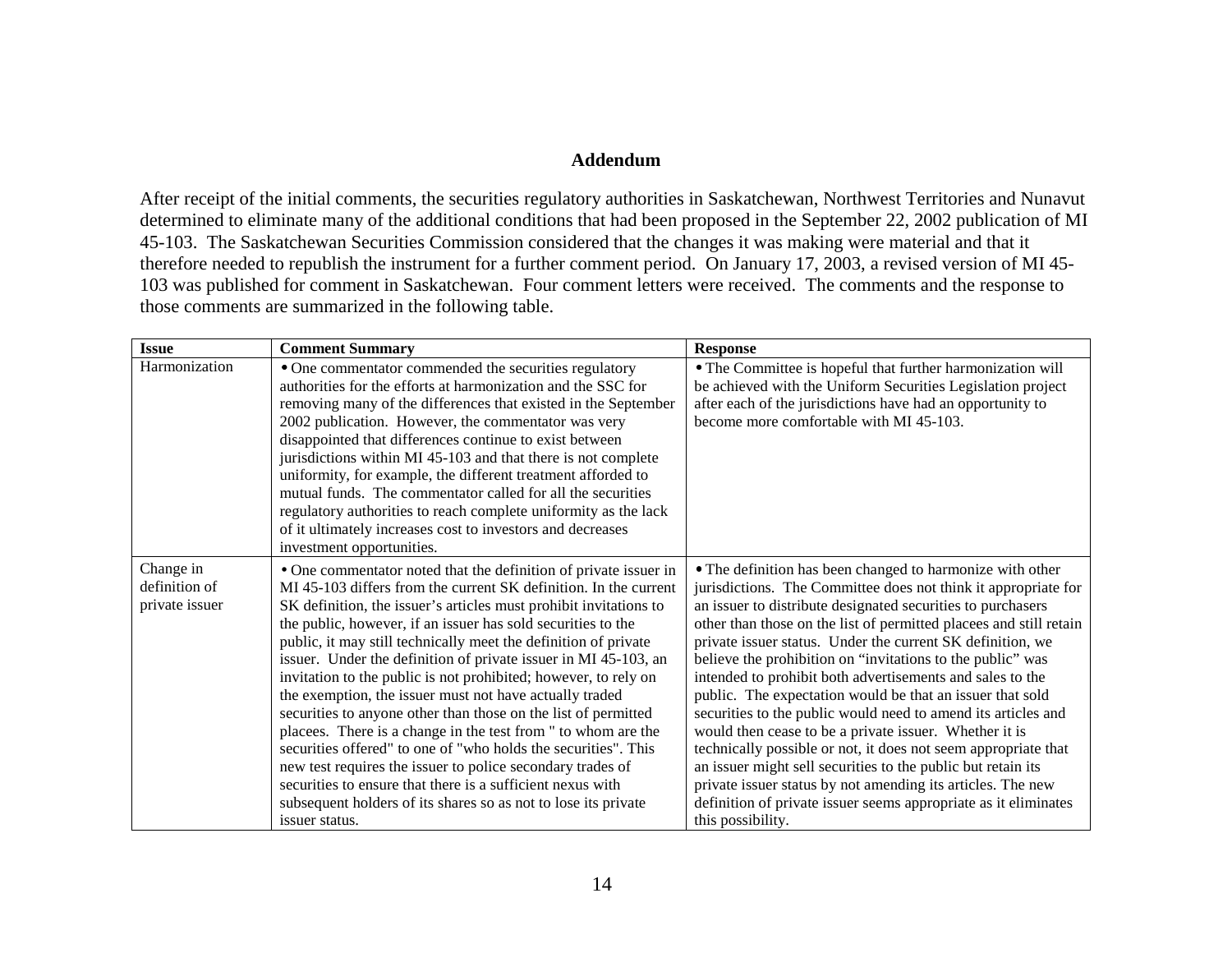|                                                                                                        | • The commentator was concerned that a small business that is<br>no longer a private issuer may not be able to engage in a sale of<br>its business by shares.<br>• The commentator recommended that the list of permitted<br>placees include someone who the SSC has determined, on<br>application, is acceptable.                                                                                                | • The SSC has adopted the private issuer in this form to be<br>uniform with other jurisdictions. Other exemptions will<br>continue to be available to an issuer that is not a private issuer<br>that wishes to conduct a sale of all of its shares. The SCC<br>will monitor complaints in this regard and address the issue if<br>it becomes an unfair restriction on issuers. The SCC will also<br>bring this issue up again in the context of the Uniform<br>Securities Legislation project.<br>• We do not think the application process suggested is<br>necessary as the SSC already has in its legislation the ability<br>to grant exemptions for transactions.                                                     |
|--------------------------------------------------------------------------------------------------------|-------------------------------------------------------------------------------------------------------------------------------------------------------------------------------------------------------------------------------------------------------------------------------------------------------------------------------------------------------------------------------------------------------------------|--------------------------------------------------------------------------------------------------------------------------------------------------------------------------------------------------------------------------------------------------------------------------------------------------------------------------------------------------------------------------------------------------------------------------------------------------------------------------------------------------------------------------------------------------------------------------------------------------------------------------------------------------------------------------------------------------------------------------|
| Restrictions on<br>commissions under<br>the family, friends<br>and business<br>associates<br>exemption | • One commentator urged the SSC to reconsider the prohibition<br>on commissions under the friends, family and business<br>associates exemption and adopt the prohibition on payment to<br>"insiders" of the issuer only as is the case in other jurisdictions.<br>Reference was made to paying a person to prepare the business<br>plan and the payment for the plan being tied to the amount of<br>funds raised. | • The SSC continues to be of the view that this restriction is<br>important. There is no prohibition on the reimbursement of<br>the actual costs of sellers. The restriction only applies to the<br>payment of commissions or finder's fees to sellers and would<br>not effect the payment in the example provided. There is<br>concern about the development of an industry of unregistered<br>persons who sell only securities under this exemption and are<br>paid on a commission or finder's fee basis. Such an industry<br>would not be subject to the proficiency or know your client<br>and suitability requirements that registrants are subject too.                                                           |
| SK risk<br>acknowledgement<br>under the family,<br>friends and<br>business associates<br>exemption     | • One commentator urged the SSC to remove this unique<br>requirement. The commentator indicated that until the other<br>jurisdictions felt this was needed it should not be required as it<br>was a burden on small issuers.                                                                                                                                                                                      | • The SSC believes that the SK risk acknowledgement form<br>is necessary and will require a SK risk acknowledgement<br>form from SK purchasers under the family, friends and<br>business associates exemption. However, the risk<br>acknowledgement form will not require a description of the<br>relationship, just a statement of the person with whom the<br>necessary relationship exists and his or her position with the<br>issuer.<br>• The SSC will not require a description of the nature of the<br>relationship on the report of exempt distribution.<br>• The SSC believes that the requirement provides an<br>appropriate balance between investor protection and the needs<br>of issuers to raise capital. |